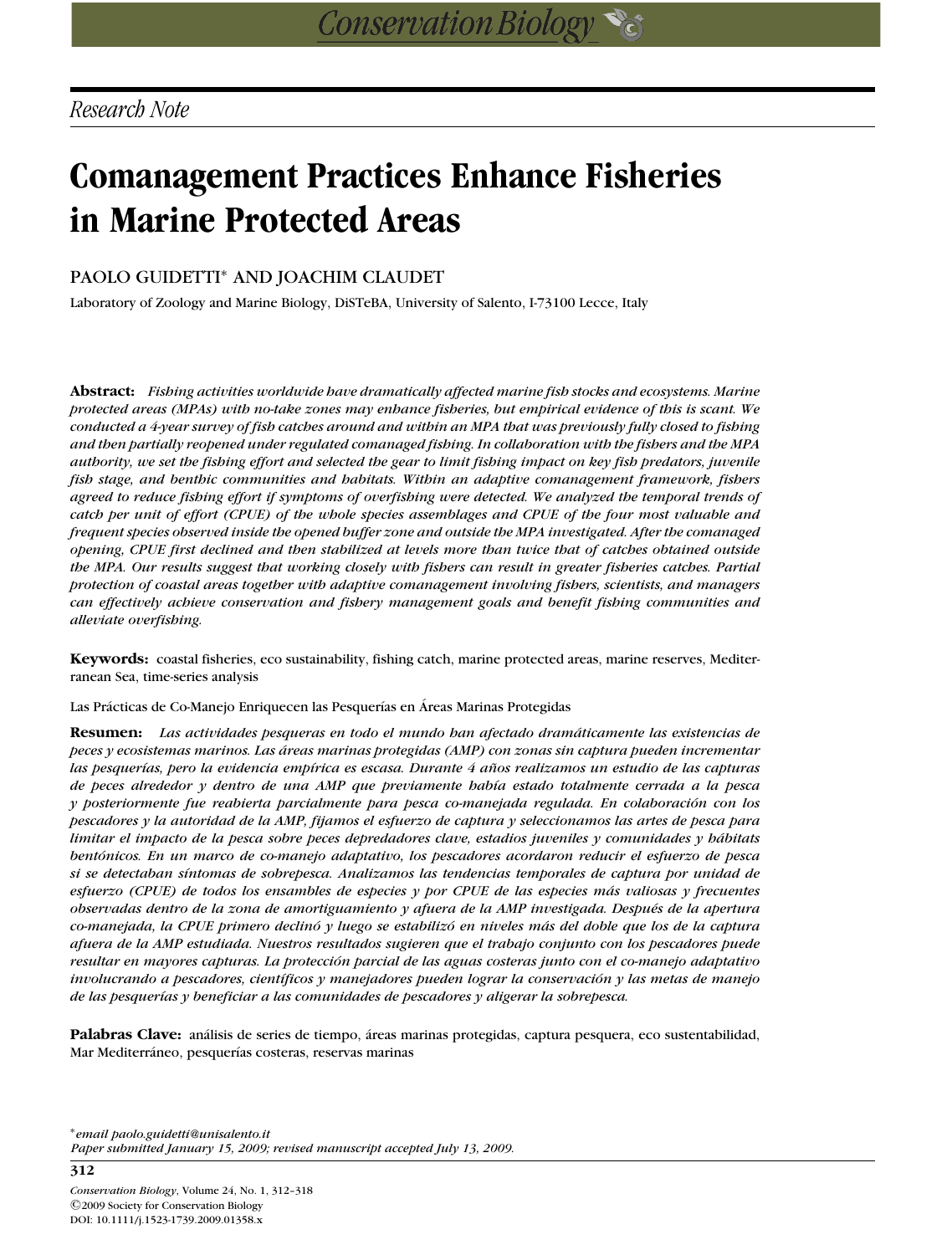# **Introduction**

Fishing may have dramatic effects on species, habitats, and ecosystems (Botsford et al. 1997; Jackson et al. 2001; Worm et al. 2006), yet marine protected areas (MPAs) that include marine reserves (i.e., no-take zones) can counteract overfishing (Claudet et al. 2008) and enhance yields outside their borders (Roberts et al. 2001). Effects of MPAs on fisheries may be attributable to ecological mechanisms (Sale et al. 2005; García-Charton et al. 2008) and management practices (Castilla 1999; Guidetti et al. 2008). Greater densities and sizes of fishes in reserves can induce spillover of adults and exportation of eggs and larvae across their boundaries (Harmelin-Vivien et al. 2008), and adoption of sustainable fishing practices in the buffer zones surrounding the reserves can limit detrimental fishing effects and enhance yields and profits (Pauly et al. 2002). Theoretical model-based studies have analyzed the impacts of biology and management (White & Kendall 2007), but empirical evidence is scant and uncertainty high.

We sought to assess whether local fishers may benefit from a comanagement approach that involves fishers, MPA managers, and scientists, and to determine whether conservation goals could also be compatible with comanagement of fishing. We collected catch data over 4 years in the buffer zone of an MPA surrounding the no-take zone and in the surrounding fishing ground outside the MPA. We designed a comanagement plan and fishing protocol with the MPA authority and local fishers to support fishers' incomes and limit fishing impacts, and we tested the effectiveness of this shared fishing protocol in previously closed areas of an Italian MPA.

# **Methods**

### **MPA Buffer Zone and Adaptive Management**

The Torre Guaceto MPA is in southeastern Italy along the southern Adriatic coast (Mediterranean Sea; Fig. 1). It was formally established in 1991, but enforcement became effective around 2000. The entire MPA covers 2227 ha and was subdivided into two zones before our experiment in 2005: (1) a no-take and no-access zone (179 ha) and (2) a no-take and access buffer zone (2048 ha). Therefore, from about 2000 to 2005, the entire MPA was a fully no-take zone and effectively protected from any extractive activity by the MPA staff and the local maritime police. The effectiveness of the enforcement was reflected in a clear increase in fish density and size (Guidetti 2006). In 2005, we began our comanagement experiment (see details subsequently) and opened to fishing a sector (1885 ha) of the buffer zone. The remaining portion of the no-take and access buffer zone, and the no-take and no-access zone remained unfished (342 ha) (Fig. 1).

Before the opening, we developed a protocol with local fishers and the MPA authority aimed at regulating fishing effort to avoid overfishing of local resources in the newly opened buffer zone of the MPA. We previously conducted a pilot study to select fishing gear (net type, length, and mesh size) to limit impact on fish species preying on sea urchins (to avoid ecosystem collapse, i.e., the transition from macroalgal beds to barrens caused by overgrazing by sea urchins [*Paracentrotus lividus* and *Arbacia lixula*]; Sala et al. 1998; Guidetti 2006); juvenile fish stages; and benthic communities and habitats. The accepted fishing gear for all fishers was a trammel net of 1200 m maximum length with minimum mesh size of 2.8 cm. This net was used inside and outside the MPA to make



*Figure 1. Location of the study area and Torre Guaceto Marine Protected Area.*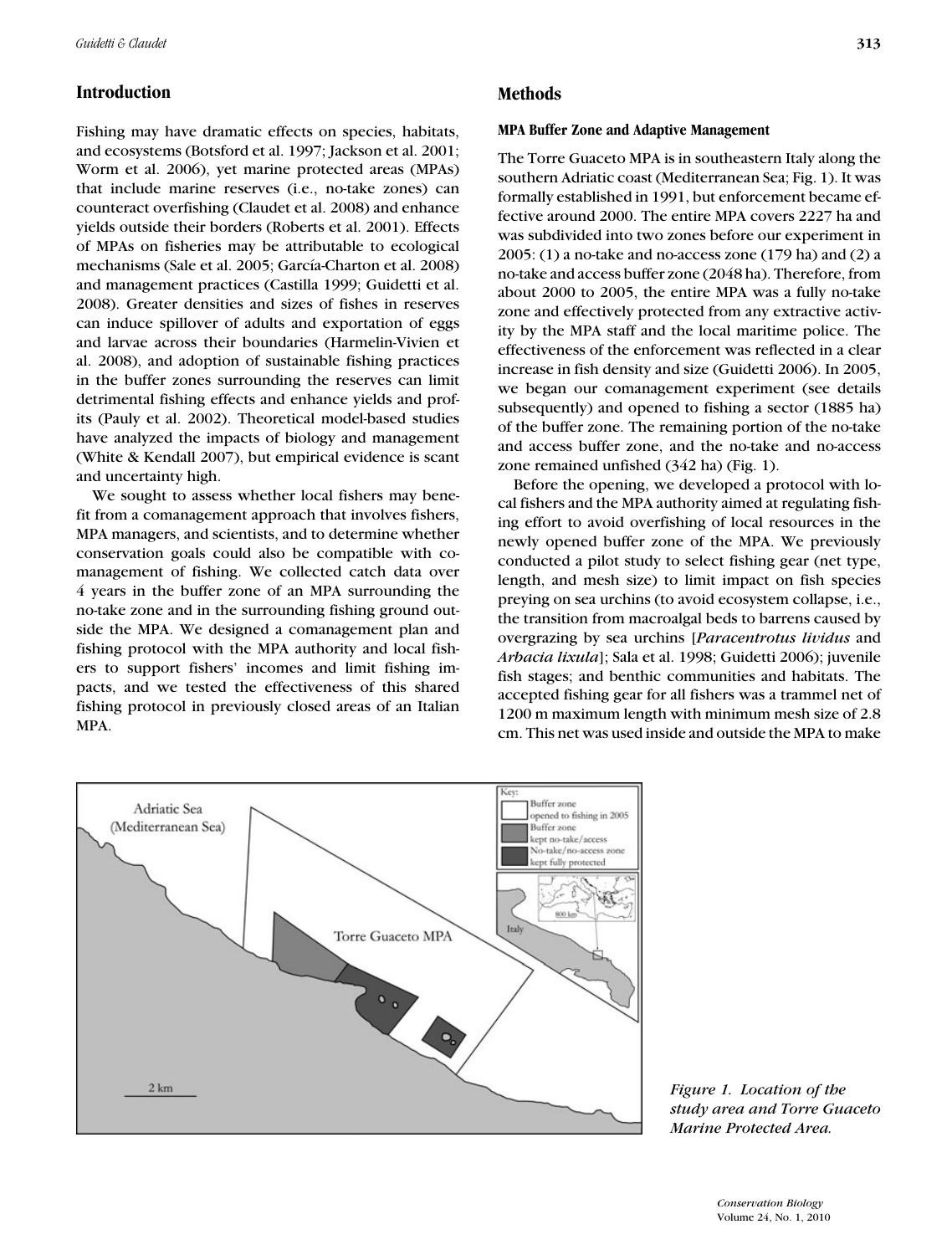comparisons possible. The fishing fleet involved in the experiment was limited to four boats (with total length and engine power ranging from 5.42 to 6.90 m and from 13.60 to 28.30 kW, respectively), which represented 40–50% of the initial local fishing fleet, and was authorized to fish inside the MPA once per week. We set these initial criteria (e.g., fishing frequency and mesh size) without previous data (i.e., empirical evidence or model projections) in order to reach a consensus derived from fishers' methods and customs and obtain their agreement on the regulated fishing effort within the opened sector. Besides, fishers were involved in an adaptive comanagement framework as they also agreed to consider reducing their fishing effort or change selectivity of their gear (e.g., using nets with larger mesh) if symptoms of overfishing were detected. We organized bi-monthly meetings with fishers and MPA managers to discuss progresses of the experiment.

Fishing inside the MPA started on 22 January 2005, and we collected data up to 10 April 2008. Experimental fishing outside the MPA started on 2 February 2005 and lasted until 14 March 2008. All catch data from all fishing trips were obtained. All nets were towed between 18:00 and 06:00. By *experimental fishing*, we mean fishing activities conducted under the above specifications in the opened MPA buffer zone and surrounding fishing ground. Fishers involved in our comanagement experiment agreed to use the same type of net inside and outside the MPA to make data comparable, and they gave us the coordinates of their fishing locations. The surrounding fishing ground, however, was also regularly fished by other fishers using other gears. Outside the MPA, calculated catch per unit of effort (CPUE) are thus relative to the specific gear used within and outside the MPA.

Even though published maps of habitat types were available only for the within-MPA area (Fraschetti et al. 2005), observations of aerial photographs and direct inspections underwater suggest that the habitat characteristics were similar along the coast of the study area inside and outside the MPA. That habitat characteristics or others factors possibly differed inside and outside the MPA probably did not confound our results is also supported by data collected before the MPA was established and enforced. Before the MPA was established and protected, rocky reefs were dominated by sea urchins, mostly represented by barrens, and are now largely dominated by macroalgae (Guidetti 2006). As previously reported, moreover, a clear increase in fish density and size occurred after the MPA establishment and enforcement (Guidetti 2006). In addition, CPUE obtained from the MPA area, before it was established, were similar to the values we report in this study for the fishing ground surrounding the MPA (P.G., unpublished data). Potential differences detected between the MPA and the surrounding fishing ground are therefore mostly attributable to protection.

#### **Data Analyses**

Fishing effort differed on the basis of the net length used by each boat. We standardized the data for 1000 m of net. We analyzed trends in CPUE of all (caught) species and CPUE of the four most frequent species in the catches inside and outside the MPA, for a total of 10 time series. Striped red mullets (*Mullus surmuletus*), largescaled scorpionfishes (*Scorpaena scrofa*), east Atlantic peacock wrasses (*Symphodus tinca*), and common octopuses (*Octopus vulgaris*) represented more than 55% and 40% of mean CPUE inside the opened sector and outside of the MPA, respectively (Table 1). The striped red mullet is the most-caught species and most-important species in terms of economic revenue because of its high market value. Due to bad weather and sea conditions, time series of catch data were irregular, with average time steps of 16 and 25 days for fishing activities inside and outside the MPA, respectively. We regulated the 10 time series with a linear method and a tolerance window of one day. To obtain the appropriate regulated time series, we considered the number of observations, the interval between two successive observations, and the position of the first observation in the regulated time series that optimized the number of matching observations within the tolerance window and that optimized the number of observations that coincided exactly with the initial values. We obtained time steps of 13 and 14 d for inside and outside the MPA, respectively.

Time series are often the result of a superposition of several effects that can be decomposed. Typically, a longterm general trend is superimposed on one or more cycles (seasonal, lunar, circadian, or other) and a randomly fluctuating background series. To detect the presence of cyclical trends we estimated the autocorrelation and spectral density of the time series (Venables & Ripley 2002). No cyclical trends occurred for any of the time series.

We expected a stabilization to occur in the catches inside the opened sector of the MPA as a result of the comanaged regulated fishing pressure. To test for such a trend, we defined a logistic function with a lower asymptote that was not zero:

$$
A_{\min} + (A_{\max} - A_{\min}) \times \frac{\exp [b(x - x_{\text{mid}})]}{\{1 + \exp [b(x - x_{\text{mid}})]\}},
$$

where  $A_{\text{max}}$  and  $A_{\text{min}}$  are the upper and lower asymptotes, respectively,  $x_{mid}$  is the inflection point of the curve, *b* is the scale parameter, and *x* is the CPUE time series. We fitted this function with nonlinear least-square estimates for CPUE series inside the MPA. If a fit was impossible for a given series, we fitted a linear regression model. Outside the MPA, catch trends were not expected to decrease and then stabilize because this zone was also subject to exploitation regulated by national laws that did not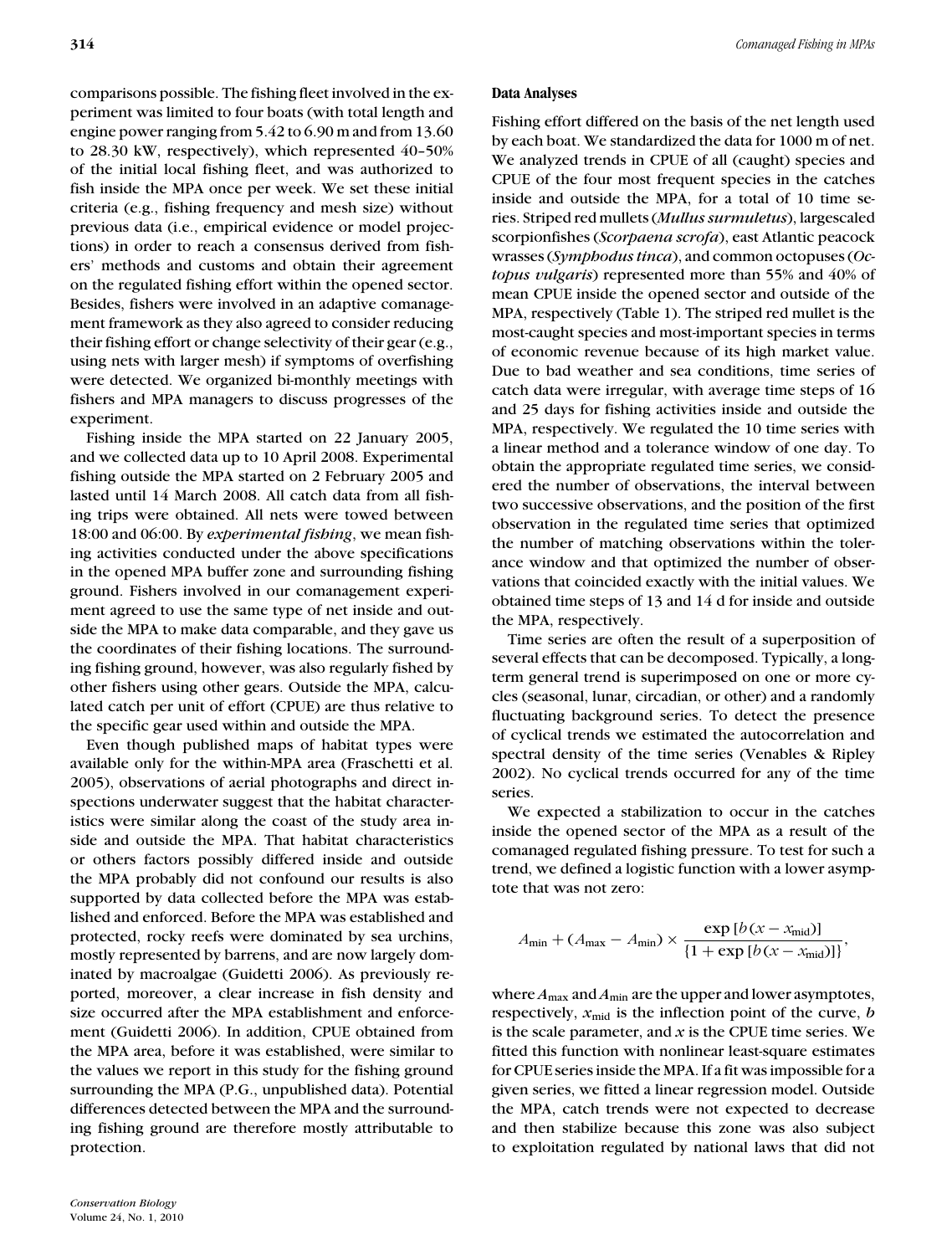| Table 1. Mean percent catch composition over time outside and inside the area opened to fishing after 5 years of effective full protection. |  |  |  |
|---------------------------------------------------------------------------------------------------------------------------------------------|--|--|--|
|                                                                                                                                             |  |  |  |

| <b>Species</b>           | Outside | <i>Inside</i> | <b>Species</b>           | Outside | <i>Inside</i> |
|--------------------------|---------|---------------|--------------------------|---------|---------------|
| Anguilla anguilla        | 0.00    | 0.04          | Pagellus erythrinus      | 3.30    | 3.80          |
| Apogon imberbis          | 0.00    | 0.00          | Pagrus pagrus            | 3.82    | 2.75          |
| <b>Boops</b> boops       | 0.06    | 0.21          | Palinurus elephas        | 0.00    | 0.14          |
| <b>Bothus</b> podas      | 0.00    | 0.00          | Pegusa lascaris          | 0.10    | 0.02          |
| Chelidonichtys lastoviza | 0.06    | 0.01          | Penaeus kerathurus       | 0.01    | 0.01          |
| Chelidonichtys lucernus  | 0.05    | 0.02          | Phycis phycis            | 7.43    | 3.76          |
| Conger conger            | 2.50    | 1.23          | Sarda sarda              | 1.94    | 1.06          |
| Coris julis              | 0.06    | 0.01          | Sarpa salpa              | 0.36    | 0.33          |
| Dasyatis pastinaca       | 0.14    | 1.20          | Sciaena umbra            | 0.52    | 1.75          |
| Dentex dentex            | 2.82    | 2.64          | Scillarides arctus       | 0.01    | 0.00          |
| Dicentratus labrax       | 0.00    | 0.13          | Scillarides latus        | 0.16    | 0.40          |
| Diplodus annularis       | 1.20    | 0.92          | Scomber scomber          | 0.04    | 0.54          |
| Diplodus puntazzo        | 0.04    | 0.09          | Scorpaena maderensis     | 0.00    | 0.00          |
| Diplodus sargus          | 2.24    | 1.41          | Scorpaena notata         | 1.25    | 0.29          |
| Diplodus vulgaris        | 1.86    | 0.87          | Scorpaena porcus         | 0.81    | 1.95          |
| Eledone moschata         | 1.51    | 0.42          | Scorpaena scrofa         | 7.06    | 15.29         |
| Illex coindetii          | 0.00    | 0.04          | Sepia officinalis        | 10.41   | 5.23          |
| Labrus merula            | 1.22    | 1.15          | Seriola dumerili         | 0.32    | 0.14          |
| Labrus mixtus            | 0.00    | 0.10          | Serranus cabrilla        | 0.11    | 0.08          |
| Labrus viridis           | 0.24    | 0.12          | Serranus scriba          | 1.71    | 1.22          |
| Lichia amia              | 0.00    | 0.01          | Solea sp.                | 0.12    | 0.26          |
| Lithognathus mormyrus    | 0.10    | 0.00          | Solea vulgaris           | 0.00    | 0.05          |
| Liza aurata              | 3.44    | 0.50          | Sparus aurata            | 0.27    | 0.56          |
| Liza ramada              | 0.00    | 0.35          | Sphyraena sphyraena      | 0.15    | 0.00          |
| Loligo vulgaris          | 0.91    | 0.23          | Spondyliosoma cantbarus  | 1.22    | 1.08          |
| Merluccius merluccius    | 0.03    | 0.03          | Squilla mantis           | 0.11    | 0.06          |
| Monochirus hispidus      | 0.00    | 0.00          | Symphodus mediterraneus  | 0.00    | 0.00          |
| Mugil cephalus           | 0.77    | 1.67          | Symphodus ocellatus      | 0.01    | 0.00          |
| Mugilidae spp.           | 0.00    | 1.16          | Symphodus tinca          | 6.24    | 8.33          |
| Mullus barbatus          | 0.00    | 0.05          | Torpedo marmorata        | 1.71    | 0.93          |
| Mullus surmuletus        | 17.58   | 24.68         | Torpedo torpedo          | 0.00    | 1.21          |
| Muraena helena           | 1.09    | 0.30          | <b>Trachinus Araneus</b> | 0.00    | 0.06          |
| Myliobatis aquila        | 0.09    | 0.08          | Trachurus mediterraneus  | 0.41    | 0.04          |
| Oblada melanura          | 0.19    | 0.27          | Trachurus spp.           | 0.00    | 0.03          |
| Octopus vulgaris         | 9.87    | 7.60          | Umbrina cirrosa          | 0.87    | 0.20          |
| Pagellus acarne          | 0.28    | 0.08          | Uranoscopus scaber       | 0.36    | 0.81          |
|                          |         |               | Zeus faber               | 0.82    | 0.02          |

included comanagement. We assessed the trends in CPUE series outside the MPA by fitting linear regression models.

To produce smoothed time series, we filtered the regular time series with a moving average (order  $= 2$ , and window centered on each observation for all 10 time series). All analyses were conducted with R (R Development Core Team 2006).

# **Results**

Immediately after opening the MPA buffer zone to fishing, the average CPUE of all species inside the MPA was approximately 60 kg/km, with values ranging from 22 to 115 kg/km (Fig. 2a). Catch then declined and stabilized 3 years later to an average of approximately 20 kg/km (Table 2; significant lower asymptote). The CPUE of all species outside the MPA never exceeded 21 kg/km (average 9.6 kg/km) (Fig. 2b) and had a significant decreasing trend (Table 2).

The CPUE of striped red mullets within the MPA ranged between 1.2 and 43.7 kg/km. There was, however, a single CPUE peak of 73.6 kg/km (Fig. 2c). The CPUE decreased slowly and stabilized around 6 kg/km 3 years after the initial opening (Table 2; significant lower asymptote). Outside the MPA, CPUE of the striped red mullets ranged between 0 and 5.6 kg/km (Fig. 2d) and followed a decreasing trend (Table 2).

The CPUE of largescaled scorpionfishes ranged between 0 and 30 kg/km after the opening of the MPA buffer zone, and over time there were three CPUE peaks, each one progressively less than the first (Fig. 2e). Despite quite substantial fluctuations, CPUE seemed to stabilize 2 years after opening of the MPA sector (Table 2; significant lower asymptote). Outside the MPA, CPUE did not exceed 2.8 kg/km (Fig. 2f) and followed a decreasing trend (Table 2).

Inside the opened sector of the MPA, CPUE of east Atlantic peacock wrasses fluctuated between 0 and 20 kg/km (Fig. 2g), and no model—neither logistic (Table 2)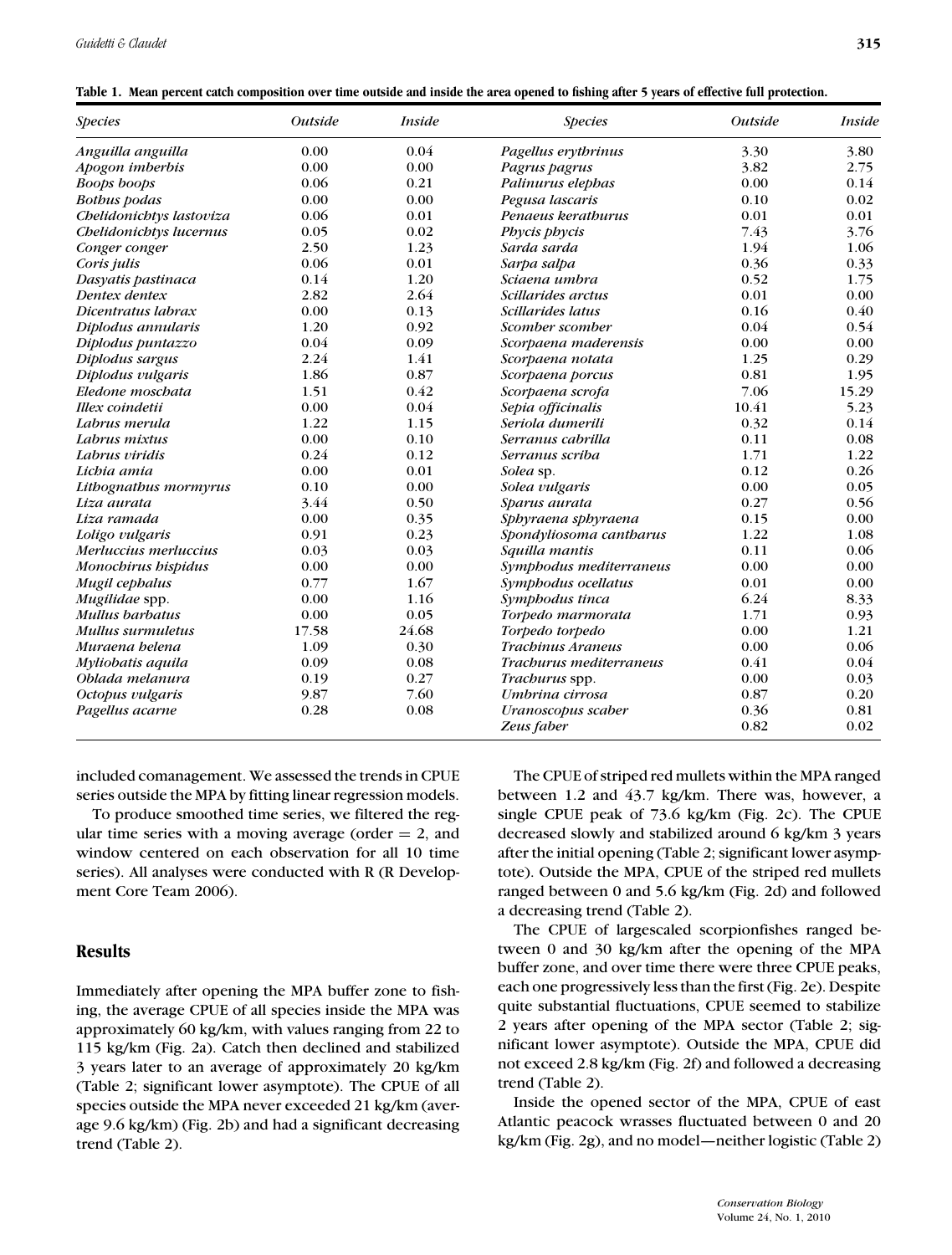

*Figure 2. Catches per unit of effort (CPUE) series of all and the three most abundant species inside and outside a marine protected area opened to comanaged regulated fishing in January 2005 (day 0), after 5 years of effective full protection. Moving average filtered values and fitted curves of the regression models are superimposed. The absence of fitted vales (g, h) indicates the absence of a significant trend (see Table 2 for details on the models).*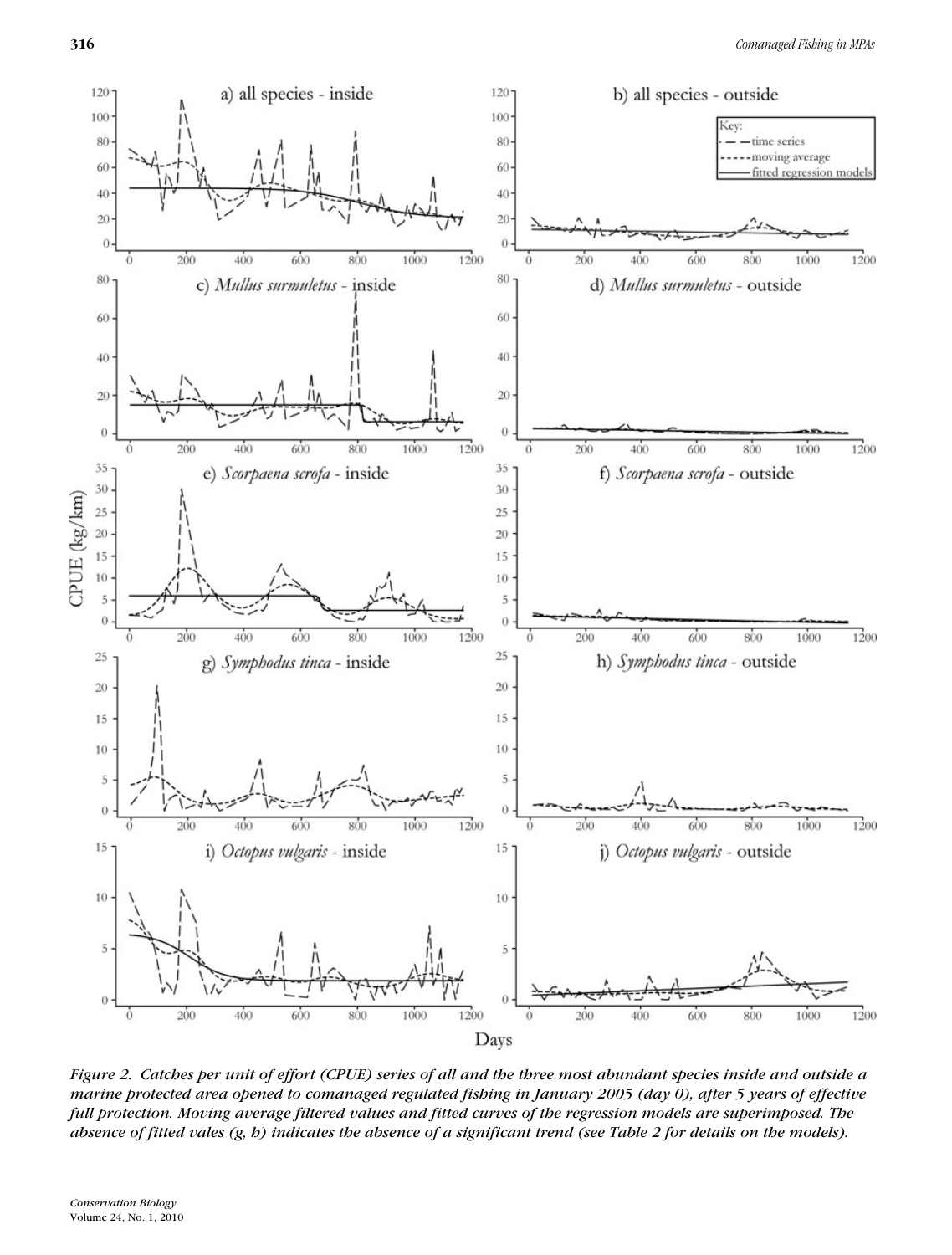**Table 2. Parameter estimates and tests for the nonlinear fit of the nonzero lower asymptote logistic function on catch per unit of effort (CPUE) inside the sector of the marine protected area opened to fishing after 5 years of effective full protection and for the linear-regression model fit on CPUE outside the marine protected area.**

| CPUE                                                        | <b>Parameters</b> | Estimate | <b>SE</b> | t        | p       |
|-------------------------------------------------------------|-------------------|----------|-----------|----------|---------|
| Inside sector of marine protected<br>area opened to fishing |                   |          |           |          |         |
| all species <sup>a</sup>                                    | $A_{\min}$        | 20.791   | 8.680     | 2.395    | 0.019   |
|                                                             | $x_{mid}$         | 809.554  | 129.613   | 6.246    | < 0.001 |
|                                                             | b                 | $-0.010$ | 0.010     | $-1.040$ | 0.301   |
| Mullus surmuletus <sup>a</sup>                              | $A_{\min}$        | 6.256    | 1.950     | 3.208    | 0.002   |
|                                                             | $x_{mid}$         | 816.701  | 370.434   | 2.205    | 0.030   |
|                                                             | $\boldsymbol{B}$  | $-0.662$ | 106.684   | $-0.006$ | 0.995   |
| Scorpaena scrofa <sup>a</sup>                               | $A_{\min}$        | 2.658    | 0.826     | 3.216    | 0.002   |
|                                                             | $x_{mid}$         | 670.179  | 31.390    | 21.350   | < 0.001 |
|                                                             | $\boldsymbol{B}$  | $-0.218$ | 1.029     | $-0.212$ | 0.833   |
| Symphodus tinca <sup>b</sup>                                |                   |          |           |          |         |
| Octopus vulgaris <sup>a</sup>                               | $A_{\min}$        | 1.881    | 0.292     | 6.445    | < 0.001 |
|                                                             | $x_{mid}$         | 211.903  | 35.306    | 6.002    | < 0.001 |
|                                                             | b                 | $-0.016$ | 0.008     | $-2.012$ | 0.047   |
| Outside marine protected area                               |                   |          |           |          |         |
| all species $c$                                             | intercept         | 11.598   | 0.931     | 12.451   | < 0.001 |
|                                                             | days              | $-0.003$ | 0.001     | $-2.486$ | 0.015   |
| Mullus surmuletus $c$                                       | intercept         | 2.706    | 0.202     | 13.394   | < 0.001 |
|                                                             | days              | $-0.002$ | 0.000     | $-7.611$ | < 0.001 |
| Scorpaena scrofa <sup>c</sup>                               | intercept         | 1.338    | 0.100     | 13.317   | < 0.001 |
|                                                             | days              | $-0.001$ | 0.000     | $-9.261$ | < 0.001 |
| Symphodus tinca <sup>c</sup>                                | intercept         | 0.792    | 0.160     | 4.941    | < 0.001 |
|                                                             | days              | 0.000    | 0.000     | $-1.533$ | 0.129   |
| Octopus vulgaris <sup>c</sup>                               | intercept         | 0.426    | 0.217     | 1.965    | 0.053   |
|                                                             | days              | 0.001    | 0.000     | 3.464    | 0.001   |

*aAchieved convergence tolerances: 9.537e-06, 9.515e-06, 8.68e-06, and 6.481e-06, respectively.*

*bModel could not be fitted (see text for details).*

 $c$ Adjusted R<sup>2</sup>: 0.060, 0.413, 0.511, 0.017, and 0.1196, respectively.

nor linear  $(p = 0.228)$ —was adjustable on the series. The situation was similar outside the MPA (Table 2). The CPUE fluctuated between 0 and 4.7 kg/km (Fig. 2h), and there was no significant decreasing trend (Table 2).

The CPUE of common octopus ranged from 0 to 10.8 kg/km (Fig. 2i) and decreased after the opening to reach an average stabilized value of 1.9 kg/km 1 year after opening of the sector (Table 2; significant lower asymptote). Outside the MPA, CPUE did not exceed 4.6 kg/km (Fig. 2j) and tended to increase over time (Table 2).

# **Discussion**

Temporal trends in catch inside and outside the MPA provided two completely different pictures. After 3 years of comanaged exploitation, CPUE of all species and CPUE of the most common and valuable species within the MPA approached values approximately twice those obtained outside. In other situations in which an MPA was opened after full protection, in the absence of comanagement, CPUE and fish densities decreased without stabilizing (e.g., Alcala et al. 2005; Ferraris et al. 2005). Our comanagement target was to maintain catch levels. We sought to accomplish this target by adjusting fishing effort if necessary. As more data will be collected over time to complement the CPUE time series, we will keep assessing the permanence of the average asymptotic values. Thus, if CPUE shows a negative trend in the future, changes (i.e., a decrease) in fishing effort will be discussed with the fishers for potential reductions in their fishing effort.

According to our results, opening a sector of an MPA to benefit fisheries requires that the following be in place: effective enforcement; determination that fish density and size are increased before fishing can be resumed; and an adaptive comanagement plan. Our results suggest that partial protection of coastal areas together with an adaptive comanagement plan that involves fishers, scientists, and managers may benefit fishing communities and reduce overfishing. Incorporating fishers' input, in particular, alleviates their skepticism toward scientists, increases the likelihood they will respond positively to marine reserves, and can be one of the most important criteria for successful fisheries management. Our comanagement approach, an alternative to top-down approaches, could be further improved by catch-share practices (Costello et al. 2008), which give defined property rights over defined areas and exploit the multiple economic niches of fishers (e.g., assistance to divers; Gelcich et al. 1995) to further alleviate overfishing.

Although our project is probably unique in having an explicit adaptive comanagement component, in other